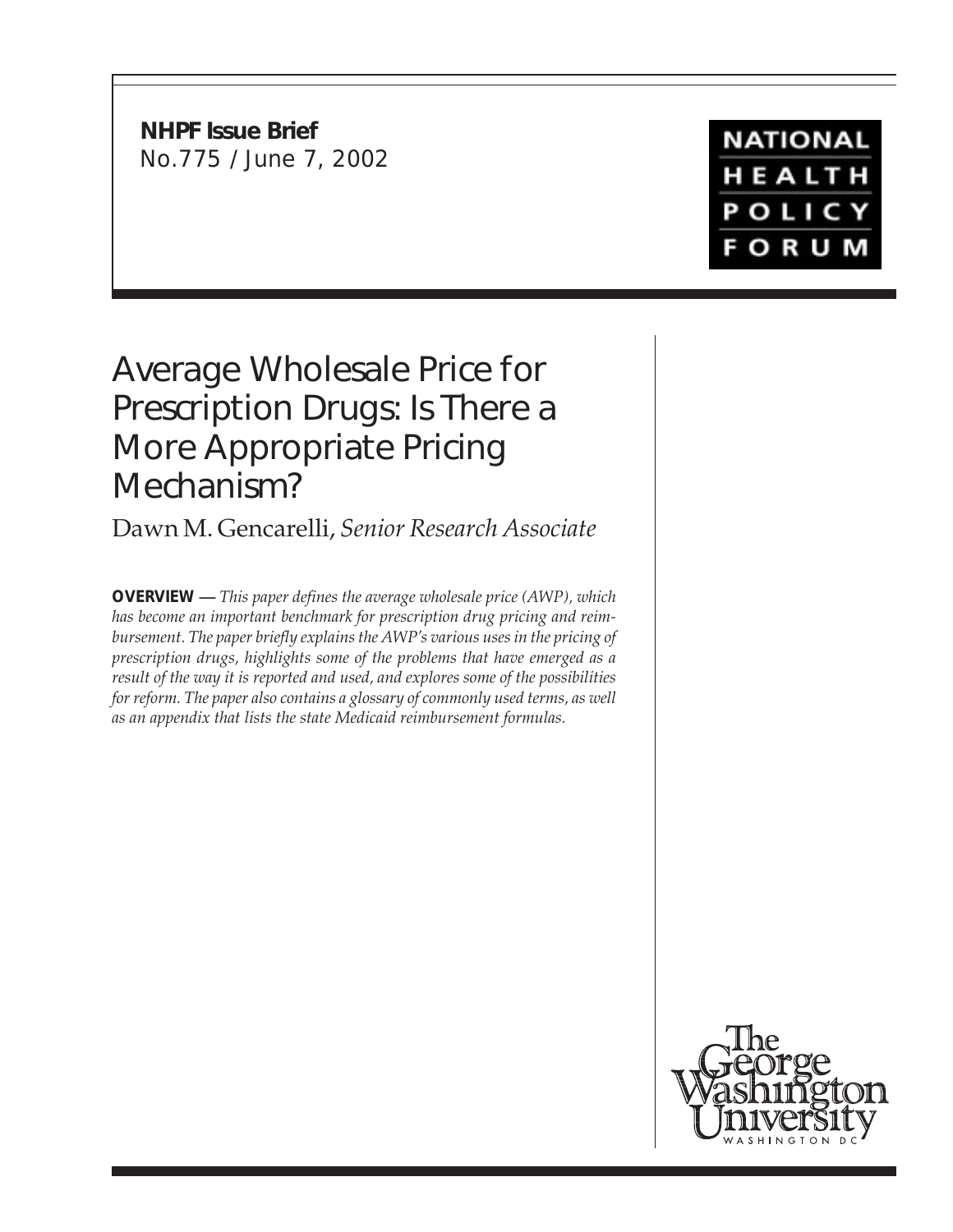# Average Wholesale Price for Prescription Drugs: Is There a More Appropriate Pricing Mechanism?

Prescription drug pricing has moved center stage in a health care industry that is becoming more and more complex. With the inclusion of new groups of stakeholders, more varied incentive systems, greater competition, and more complicated benefit structures, the "true" cost of prescription drugs has grown increasingly elusive. Drug prices are subject to various types of discounts and rebates, seen and unseen, on both the public and private side. Each drug sold by a manufacturer, therefore, is subject to multiple prices, and little is known publicly about this pricing information. In addition, the issue of drug pricing has implications for other payment systems, such as the Medicare resource-based relative value scale (RBRVS) for physician reimbursement and the state Medicaid reimbursement formulas for prescription drugs. In certain instances where providers or pharmacies believe they are inadequately compensated for administering or dispensing prescription drugs, an inflated average wholesale price (AWP) is relied upon to make up the difference. From a policy perspective, therefore, the AWP is part of a larger pricing infrastructure that requires examination. The continued debate about the establishment of a comprehensive Medicare prescription drug benefit has only intensified policymakers' focus on drug prices.

At a time when health care costs are climbing and prescription drug spending is increasing at double-digit rates,<sup>1</sup> both public and private payers are under pressure to find ways to control outlays. As part of this effort, significant scrutiny has focused on the appropriateness of the AWP as a mechanism for prescription drug reimbursement. Over the last several years, the AWP has been the subject of investigations, litigation, and legislative proposals. Though imperfect, the AWP has come to represent a starting point for determining prescription drug reimbursement for public and private payers. As it has evolved, however, many argue that it has moved so far from the actual acquisition prices for prescription drugs that it fails to serve as a meaningful benchmark. Attempts at payment reform inevitably raise significant concerns about the potential impact on payment systems and stakeholders.

## **WHAT IS THE AWP AND WHY IS IT IMPORTANT?**

The AWP, or average wholesale price, of prescription drugs was intended to represent the average price at which wholesalers sell drugs to physicians, **National Health Policy Forum** 2131 K Street NW, Suite 500 Washington DC 20037

202/872-1390 202/862-9837 [fax] nhpf@gwu.edu [e-mail] www.nhpf.org [web]

**Judith Miller Jones** *Director*

**Judith D. Moore** *Co-Director*

**Michele Black** *Publications Director*

NHPF is a nonpartisan education and information exchange for federal health policymakers.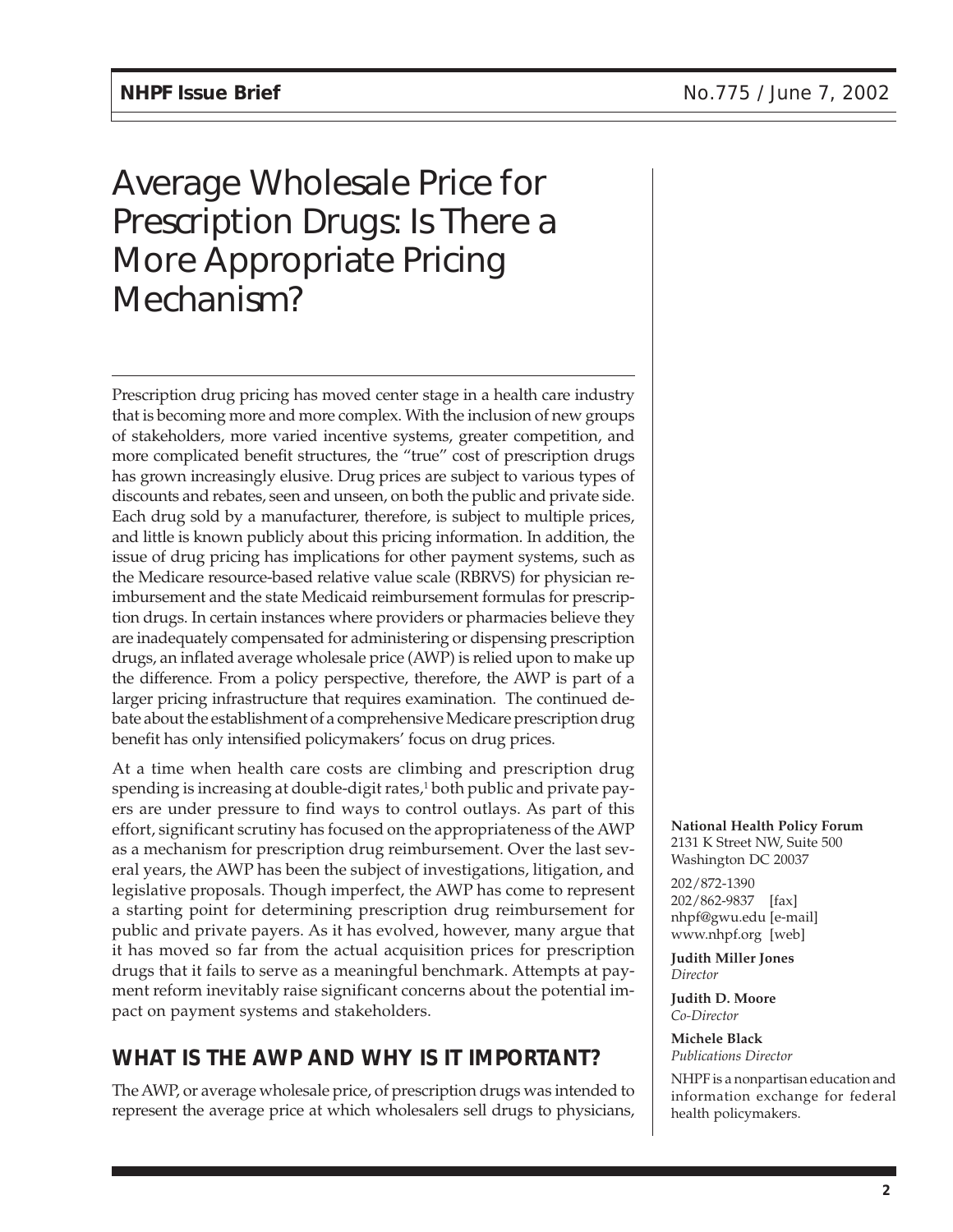pharmacies, and other customers. In practice, it is a figure reported by commercial publishers of drug pricing data, such as First DataBank and Thomson Medical Economics. According to the *Red Book*, published by Thomson Medical Economics, the pricing information is "based on data obtained from manufacturers, distributors, and other suppliers."2 This pricing information is then sold to government entities, private insurance companies, and other purchasers of prescription drugs.

The AWP has often been equated with a "sticker price" or "list price," as those terms are used in the automobile industry. It has become an important prescription drug pricing benchmark for payers throughout the health care industry. Payments are typically based on AWP minus some percentage. Despite its name, however, the AWP is not an accurate reflection of actual market prices for drugs. As noted, it is a price derived from self-reported manufacturer data for both branded and generic drugs. There are no requirements or conventions that the AWP reflect the price of any actual sale of drugs by a manufacturer, or that it be updated at established intervals. It is not defined in law or regulation, and it fails to account for the deep discounts available to various payers, including certain federal agencies, providers, and large purchasers, such as HMOs. Consequently, the AWP has been the subject of great criticism and scrutiny.

According to the U.S. General Accounting Office (GAO), the AWP may be neither "average" nor "wholesale."3 In addition, a recent investigation by the U.S. Department of Justice (DOJ) and the National Association of Medicaid Fraud Control Units (NAMFCU), which involved the collection of actual wholesale pricing information, indicated that some drug manufacturers report inflated average wholesale pricing information.4 Because the AWP is part of the reimbursement formula used in Medicare Part B and by many state Medicaid programs, any increase in the published AWP can increase the billions of dollars that federal and state governments pay for prescription drugs. Medicare beneficiaries, who are responsible for 20 percent coinsurance for the drugs covered under Part B, would also bear an increased financial burden.

Some manufacturers argue that they do not set the AWP for their drugs and are therefore not in a position to inflate these prices. They maintain that the commercial publishers of drug pricing data independently assess and report a drug's AWP. Despite these claims, it is clear that the manufacturers must provide some level of pricing data to commercial publishers to enable them to publish AWP lists.

#### **MEDICARE**

As Congress struggles with proposals to develop an outpatient Medicare prescription drug benefit for seniors,<sup>5</sup> significant attention has been paid to the high cost of prescription drugs and the mechanisms employed to determine the government reimbursement rate. Though Medicare does **The AWP has often been equated with a "sticker price" or "list price."**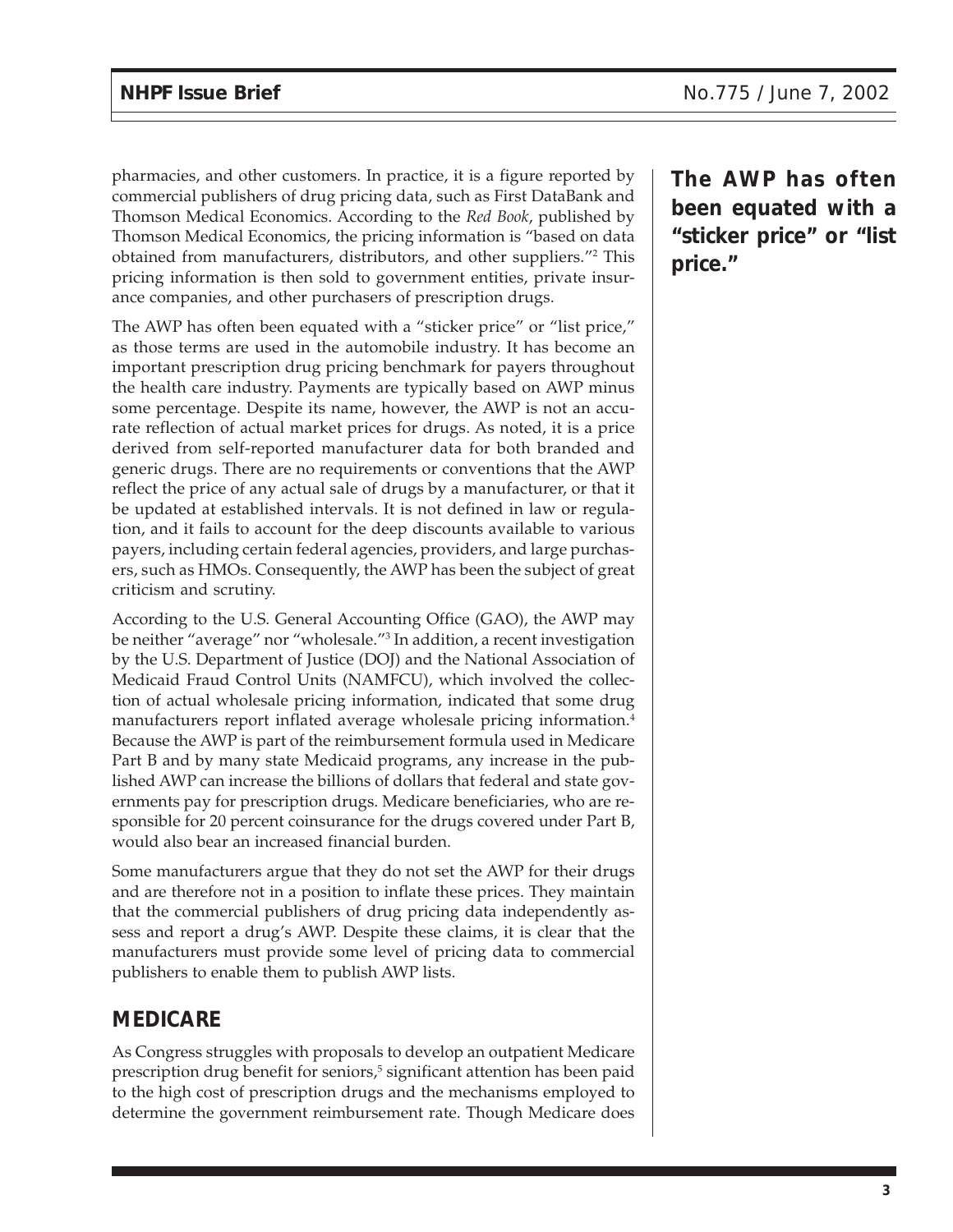not have a comprehensive outpatient prescription drug benefit, Medicare Part B does cover approximately 450 drugs and biologicals.

The following categories of outpatient drugs are covered under Medicare Part B:

 $\blacksquare$  Drugs that are not self-administered<sup>6</sup> and that are furnished "incident to" a physician's service, such as prostate cancer drugs.

■ Certain self-administered oral cancer and antinausea drugs.

■ Certain drugs used as part of durable medical equipment or infusion devices, such as inhalation drugs used with a nebulizer.

■ Immunosuppressive drugs, which are used following organ transplants.

■ Erythropoietin (EPO), which is the most costly drug for Medicare and is used primarily to treat anemia in patients with end-stage renal disease or cancer.

■ Osteoporosis drugs furnished to certain beneficiaries by home health agencies.

■ Vaccines for diseases such as influenza, pneumonia, and hepatitis.

These drugs are typically provided in the hospital outpatient setting, dialysis centers, or the doctor's office, and are purchased directly by the physician or provider.7

In 1999, Medicare spent almost \$4 billion on outpatient drugs,<sup>8</sup> with 82 percent of that cost attributable to 35 drugs, primarily cancer, inhalation therapy, and oral immunosuppressive medications. It is clear, therefore, that even a slight inflation in the cost of these drugs can result in significantly higher aggregate spending by the government.

Drugs provided in a physician's office accounted for over 75 percent of Medicare spending for outpatient drugs in 1999. Three specialties, hematology/oncology, medical oncology, and urology, which bill Medicare primarily for drugs used in the treatment of cancer, represented 80 percent of total Medicare payments to physicians for drugs.9 Physicians are also paid under the Medicare physician fee schedule for services associated with drug administration.

Reimbursement for Medicare Part B prescription drugs has undergone significant change over the years. Prior to use of the AWP as a pricing benchmark, Medicare Part B drugs were reimbursed on the basis of the physician's acquisition cost. That system was eventually replaced with one based on 100 percent of the AWP, and then to the lower of the estimated acquisition cost (EAC) or 95 percent of the AWP. EAC is often determined by subtracting a percentage discount from a drug's AWP. Finally, on January 1, 1998, as a result of the Balanced Budget Act of 1997 and in an effort to bring down costs, Medicare Part B began to reimburse covered brand-name drugs at 95 percent of the AWP. For multisource drugs—drugs with generic equivalents or brand-name drugs with at least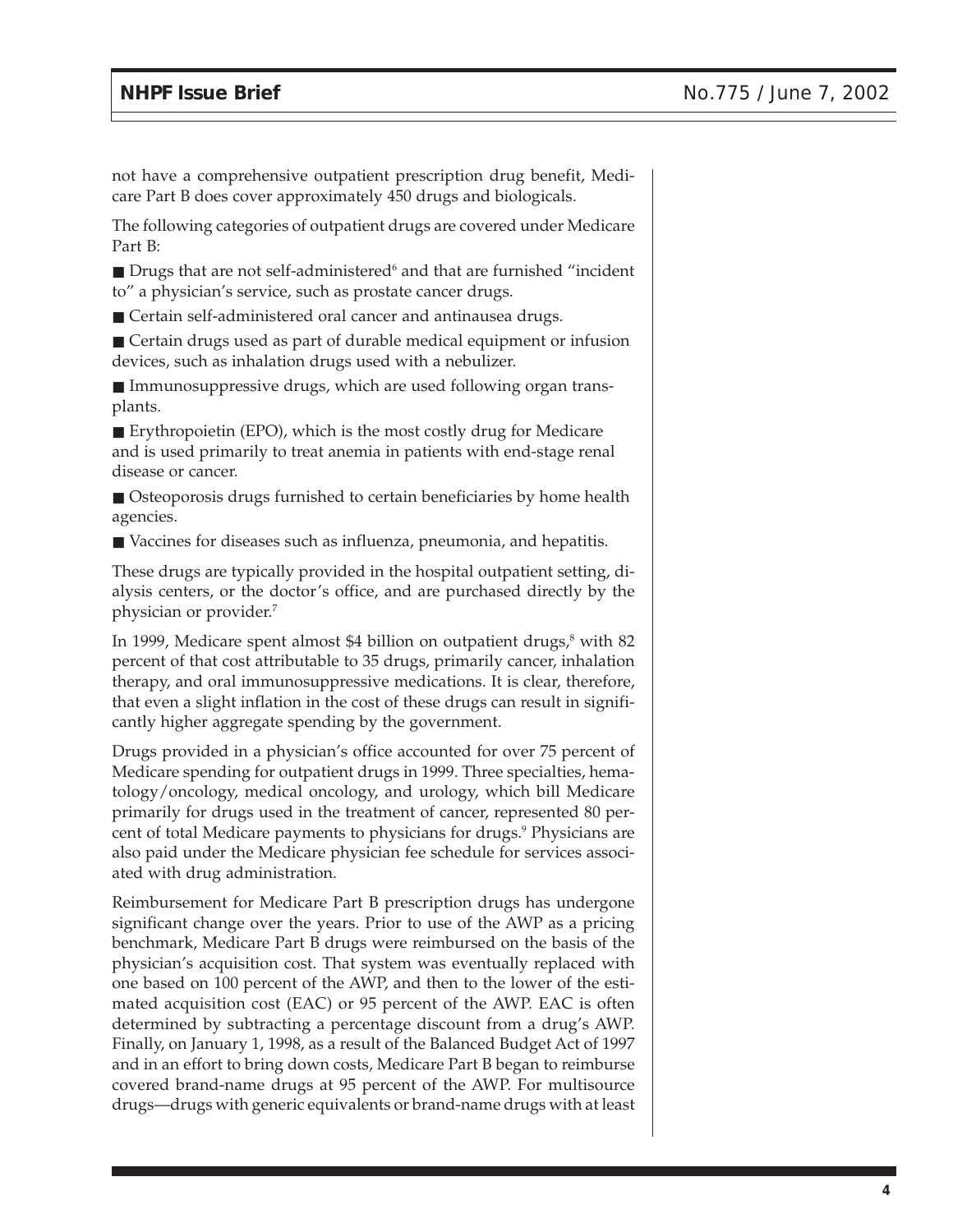one competing product—reimbursement is 95 percent of the lower of (*a*) the median AWP of all generic forms of the drug and (*b*) the lowest brand-name product's AWP.10

A recent report indicated that the drug industry's published wholesale prices, which serve as the basis for Medicare payments to providers, are significantly higher than the providers' actual acquisition costs. Physicians are able to obtain Medicare-covered drugs at prices significantly below current Medicare payments. According to a September 2001 GAO report, the average discount from the AWP for most physician-administered drugs ranged from 13 percent to 34 percent; two oncology drugs, in particular—Dolasetron mesylate and Leucovorin—had discounts of 65 percent and 86 percent, respectively.11 As a result of this disparity between the AWP and the providers' actual cost, providers are able to benefit financially from these transactions. (See Figure 1 for an example of this pricing structure.) In certain instances, drug manufacturers may make even deeper discounts available to providers, in exchange for the providers' willingness to prescribe their drugs over those of their competitors. The result is a wide range of unknown prices being paid for prescription drugs by providers, who

are then reimbursed a fixed amount by Medicare, leading to widely varying profit margins for different doctors.

Providers argue that they need these additional profits to compensate for the lack of adequate payments for the administration of these drugs under the Medicare physician payment system, the RBRVS. Administration of Part B drugs often involves additional costs resulting from special storage, handling, and preparation requirements for these drugs. The president of the American Society of Clinical Oncology (ASCO), Larry Norton, M.D., stated in testimony that the Medicare reimbursement for chemotherapy services is insufficient to adequately cover the cost of furnishing such services. ASCO estimates that the Medicare reimbursement covers approximately 25 percent of the total costs of chemotherapy procedures.<sup>12</sup> The society supports a reduction in Medicare payment for drugs but not without a simultaneous increase in physician payments for related services.

Other nonphysician health care providers and suppliers who provide beneficiaries with covered drugs for infusion and inhalation therapies using durable medical equipment (DME) and with blood clotting factor for hemophilia also claim that the overpayment on the drugs allows them to provide critical administrative and support services to beneficiaries. Those services are otherwise not covered by Medicare.



*Source: Based on information from U.S. General Accounting Office,* Medicare: Payments for Covered Outpatient Drugs Exceed Providers' Cost, *September 2001 (GAO-01-1118), Washington, D.C.*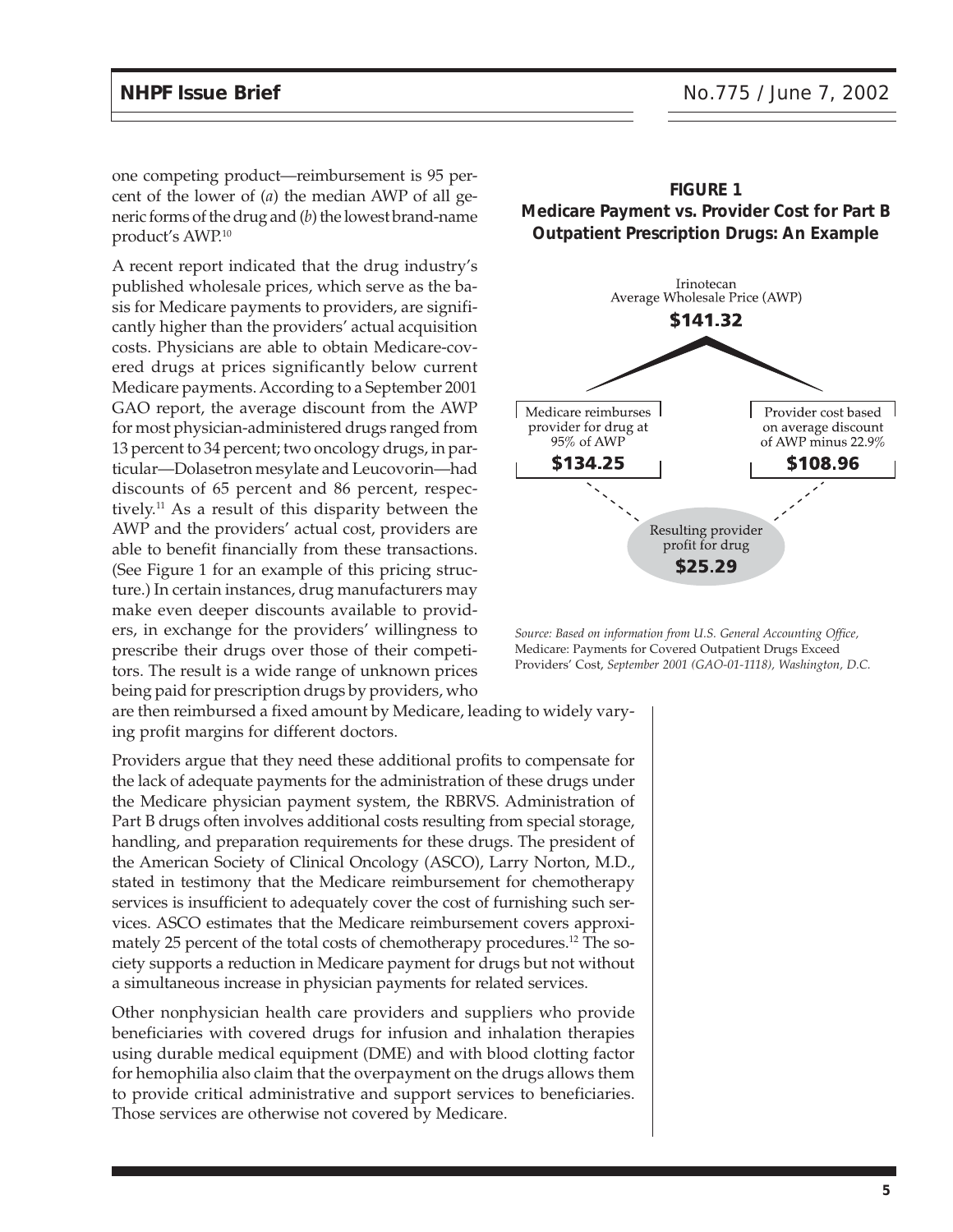In response to this issue of provider overpayment, the Health Care Financing Administration (HCFA, now the Centers for Medicare and Medicaid Services, or CMS), in the U.S. Department of Health and Human Services (DHHS) issued a memorandum in September 2000 that authorized the use of reduced prices that more accurately reflected provider acquisition costs for reimbursement of Medicare-covered drugs.13 The memo states: "These data are from wholesalers' catalogs that list the prices at which the wholesaler sells the respective products. The DOJ has indicated that these are more accurate wholesale prices for these drugs." After significant protest by oncology providers, however, HCFA notified Congress that it would not move forward with its effort to implement revised average wholesale pricing data.

Other Medicare suppliers also purchase drugs at prices that are significantly lower than the AWP. Pharmacy suppliers, who provide two types of drugs—drugs administered through DME and covered oral drugs were the predominant billers for ten of the high-expenditure and highvolume drugs analyzed by GAO. Discounts for two of these drugs were 78 percent and 85 percent, according to GAO.14

#### **MEDICAID**

The increasing cost of prescription drugs is playing a major role in the dismal outlook for state Medicaid budgets across the country. Prescription drugs constitute a rapidly growing component of total Medicaid spending. Although coverage of outpatient prescription drugs is an optional benefit, all Medicaid programs currently offer prescription drug coverage to their Medicaid enrollees.15 Medicaid drug expenditures grew at an average annual rate of 18.1 percent between 1997 and 2000, which is more than two times the 7.7 percent annual growth in total Medicaid spending. Drug spending accounted for nearly 20 percent of the increase in Medicaid spending for this period.16

Medicaid payments for outpatient prescription drugs include three components: *acquisition costs*, *dispensing fees,* and *a rebate*. The acquisition costs cover the ingredients, or the drug itself, while the dispensing fee covers the pharmacist's costs of filling the prescription. The rebate is a mechanism for reducing the effective price of the drug below the traditional acquisition cost.

#### **Acquisition Costs**

Federal Medicaid law does not dictate the amount that a state may pay for the drug itself. It does, however, place limits on what the federal government will match. These limits differ for brand-name drugs and generic drugs. For brand-name drugs or for generic drugs with fewer than three generic versions the reimbursement is the lower of (*a*) the pharmacist's usual and customary charge to the general public and (*b*)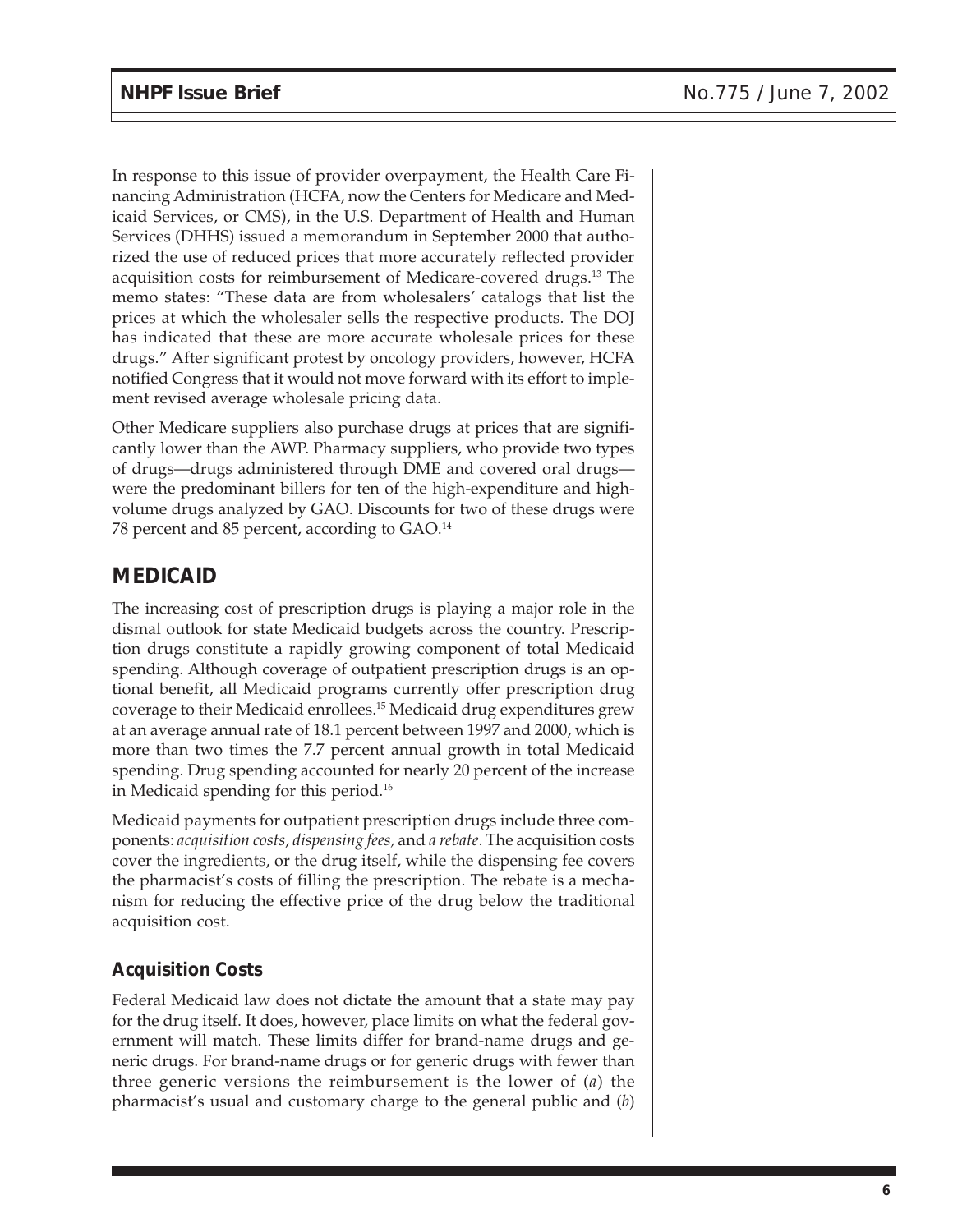the drug's estimated acquisition cost.<sup>17</sup> The EAC is a state's estimate of the price generally paid by providers for the drug. States generally use a drug's AWP to calculate its EAC. Most states pay for drugs at a percentage discount below a drug's published AWP.18 Information compiled by the National Pharmaceutical Council indicates that the reimbursement formulas for state Medicaid agencies range from AWP minus 4 percent in Wyoming to AWP minus 15.1 percent (for pharmacies with more than five stores) in Michigan. (See Appendix 1 for a complete list of the state Medicaid reimbursement formulas.) The average is 10.31 percent below AWP, according to the DHHS Office of Inspector General (OIG). The difference between the pharmacy's cost of obtaining the drug and the reimbursement amount is retained by the pharmacy.19 According to people within the pharmacy industry, this difference enables pharmacies to cover their costs in states where dispensing fees are inadequate to cover the pharmacy's dispensing costs (which average between \$7 and \$8).

In 1987, Medicaid regulations established the federal upper limit (FUL), which set limits on the amount that Medicaid could reimburse for drugs with three or more generic versions.<sup>20</sup> The goal of the FUL was to enable the federal government to recognize savings by taking into account market prices. The payment ceiling for this group of drugs is set at 150 percent of the published price for the least costly therapeutic equivalent that can be purchased by pharmacists in quantities of 100 tablets or capsules.21 States may set their own payment ceilings for these drugs, provided they do not exceed the federal payment limit.<sup>22</sup>

An August 2001 report by the OIG found that the average acquisition cost paid by pharmacies for brand-name drugs in 1999 was 21.84 percent below AWP. The same report estimated that the Medicaid program could have saved as much as \$1.08 billion if reimbursement had been based on an average discount of 21.84 percent below AWP. The OIG recommended that CMS require states to bring pharmacy reimbursement for brand-name drugs more in line with these actual acquisition costs.23

Representatives of community pharmacists and chain drug stores had concerns with the methodology and findings of the OIG report and commissioned a study by researchers at the Center for Pharmacoeconomics Studies at the University of Texas at Austin. The center's study identified problems with various aspects of the OIG report, including the categorization of drugs as "brand-name" or "generic" and the use of a disproportionate number of prices from urban chain pharmacies. $24$  In response to the concerns expressed by these groups, the OIG indicated in early 2002 that it will conduct additional analysis of Medicaid pharmacy pricing data, using a different methodology, as advocated by the concerned groups.25 The results of this analysis were not yet available at the time of this writing.

An investigation by the DOJ and the National Association of Medicaid Fraud Control Units found that some drug manufacturers were reporting inflated **Most states pay for drugs at a percentage discount below a drug's published AWP.**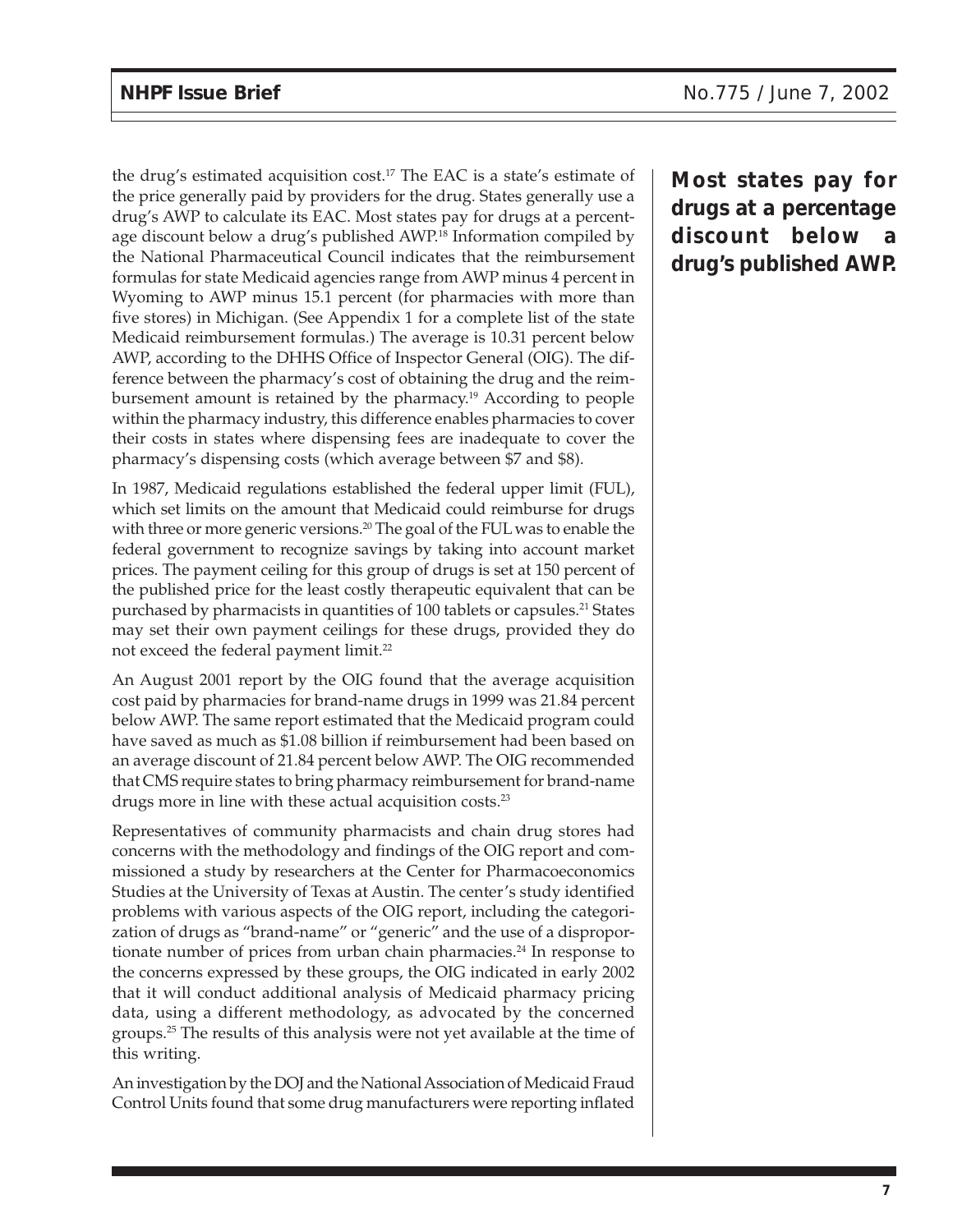AWPs. As a result of this finding, the DOJ and NAMFCU collected actual wholesale pricing information for 51 drugs, which led to the calculation of revised wholesale prices for those drugs. These revised prices were provided to state Medicaid programs. According to a September 2001 report by the OIG, 30 states use at least some of the revised prices in their drug reimbursement calculations.<sup>26</sup> These revised prices, while providing some short-term savings for a limited number of drugs, do not solve the underlying problem of accountability or accuracy of the AWP. CMS continues to explore administrative and legislative solutions to the problem of state overpayment for Medicaid prescription drugs.

#### **Dispensing Fees**

In addition to the cost of the drug itself, state Medicaid agencies pay pharmacies a dispensing fee to cover the costs of filling each prescription. According to CMS regulations, the fee must be "reasonable," though this term is not defined. Each state negotiates and sets its own dispensing fee, leading to wide variation in these fees across the states. A summer 2000 survey commissioned by the Kaiser Commission on Medicaid and the Uninsured and conducted by Health Systems Research, Inc., indicated that dispensing fees range from \$2.50 per prescription in New Hampshire to between \$3.69 and \$15.70 per prescription in Illinois.<sup>27</sup>

#### **Medicaid Rebates**

To fully understand Medicaid reimbursement for prescription drugs, it is important to understand the Medicaid Drug Rebate Program and the pricing mechanisms on which it is based. In response to concern about the increasing cost of prescription drugs for Medicaid beneficiaries, the Medicaid Drug Rebate Program was implemented as part of the Omnibus Budget Reconciliation Act of 1990. This program requires drug manufacturers to sign a rebate agreement with the federal government in order to receive payment for outpatient prescription drugs provided to Medicaid beneficiaries. In exchange, states must cover all Food and Drug Administration-approved prescription drug products manufactured by a company that has signed a drug rebate agreement.<sup>28</sup> This process imitates what occurs with large private purchasers, who negotiate discounts in exchange for the placement of particular drugs on their formularies.

The Medicaid rebate amounts are established by federal statute and differ for brand-name and generic drugs. They are determined as follows: For brand-name drugs, reimbursement requires (*a*) a rebate that is the greater of 15.1 percent of the average manufacturer's price (AMP) or the difference between the AMP and the manufacturer's "best price"<sup>29</sup> and (*b*) an additional rebate for any product whose price increased by more than the Consumer Price Index (CPI-U) since July 1, 1990 (see Figure 2 for an example of Medicaid drug reimbursement). AMP is the average price paid to manufacturers by wholesalers (after all discounts, including

**Each state negotiates and sets its own dispensing fee, leading to wide variation in these fees across the states.**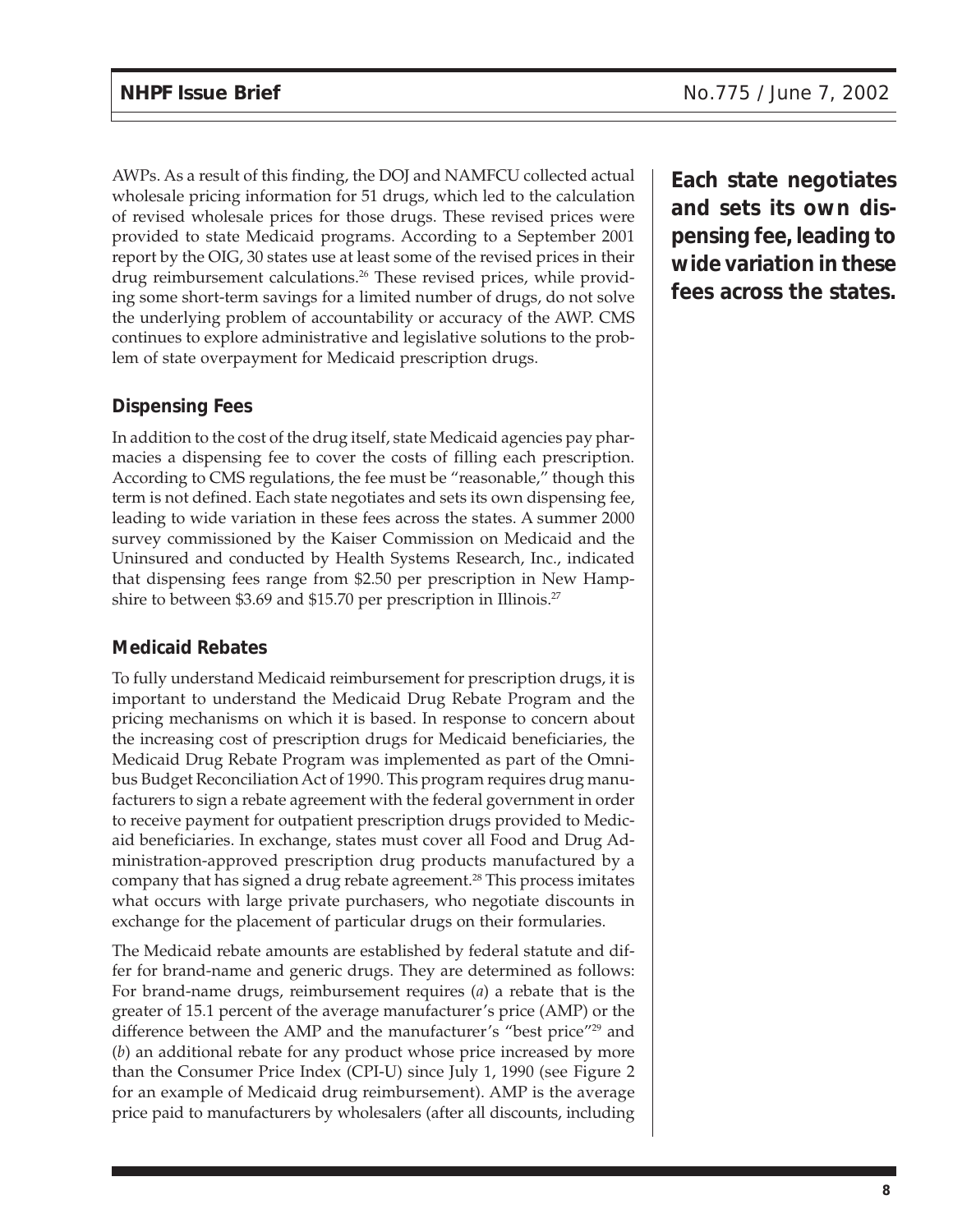manufacturer rebates) for a particular dosage form and strength of a prescription drug distributed solely to the retail pharmacy class of trade. The AMP is not a published price. It is calculated by the manufacturer and submitted to CMS for purposes of calculating the Medicaid rebate. The government holds it confidentially, to protect the proprietary nature of the deals negotiated between manufacturers and their best customers. AMP is subject to government audits, making manufacturers accountable for its accuracy. As noted later in the "Reform Options" section, President Bush's 2003 budget contains a proposal that would replace the AMP with the AWP in the Medicaid rebate calculation. The "best price" was intended to represent the lowest price offered to any other customer, excluding Federal Supply Schedule (FSS) prices, prices to state pharmaceutical assistance programs, and prices for certain other purchasers. In an industry with a proliferation of complex relationships and financing arrangements, however, many question whether the "best price" truly captures the myriad discounts and rebates that exist.

The combined effect of the minimum rebate and the bestprice provision guarantees a larger rebate to the government for those drugs for which the best customers are receiving a particularly favorable price. However, it does not actually provide Medicaid with the same low price the best private customers pay. Medicaid's net price after the rebate is higher because its payment to the phar-

macy, which is based on the "AWP minus x" formula, is higher than the AMP. A "best price" rebate based on the difference between the best price and the AMP leaves a higher net price. For generic drugs, reimbursement requires a rebate of 11 percent of each product's AMP.<sup>30</sup>

#### **OTHER PUBLIC AND QUASI-PUBLIC PROGRAMS**

#### **340B Drug Discount Program**

Following implementation of the Medicaid Drug Rebate Program, drug manufacturers had a disincentive to provide deep discounts to non-Medicaid purchasers because the manufacturers would then be required to extend such discounts to Medicaid. Some drug manufacturers chose to raise their "best prices," thereby increasing the cost to other federal- and state-supported providers. In response, Congress enacted Section 340B of the Public Health Service Act in November 1992, which requires drug manufacturers who participate in the Medicaid program to enter into an agreement with the secretary of health and human services. Under this

#### **FIGURE 2 Medicaid Drug Reimbursement Example**



#### *Assumptions:*

- *A state Medicaid reimbursement formula of AWP minus 10%*.
- *No state "usual or customary" standard for drug reimbursement.* ■ *A dispensing fee of \$3.00.*
- *The difference between the drug's AMP and the manufacturer's*
- *"best price" is not greater than 15.1 percent of the drug's AMP.*
- *The drug is not a generic, which would have a rebate of 11% of AMP.*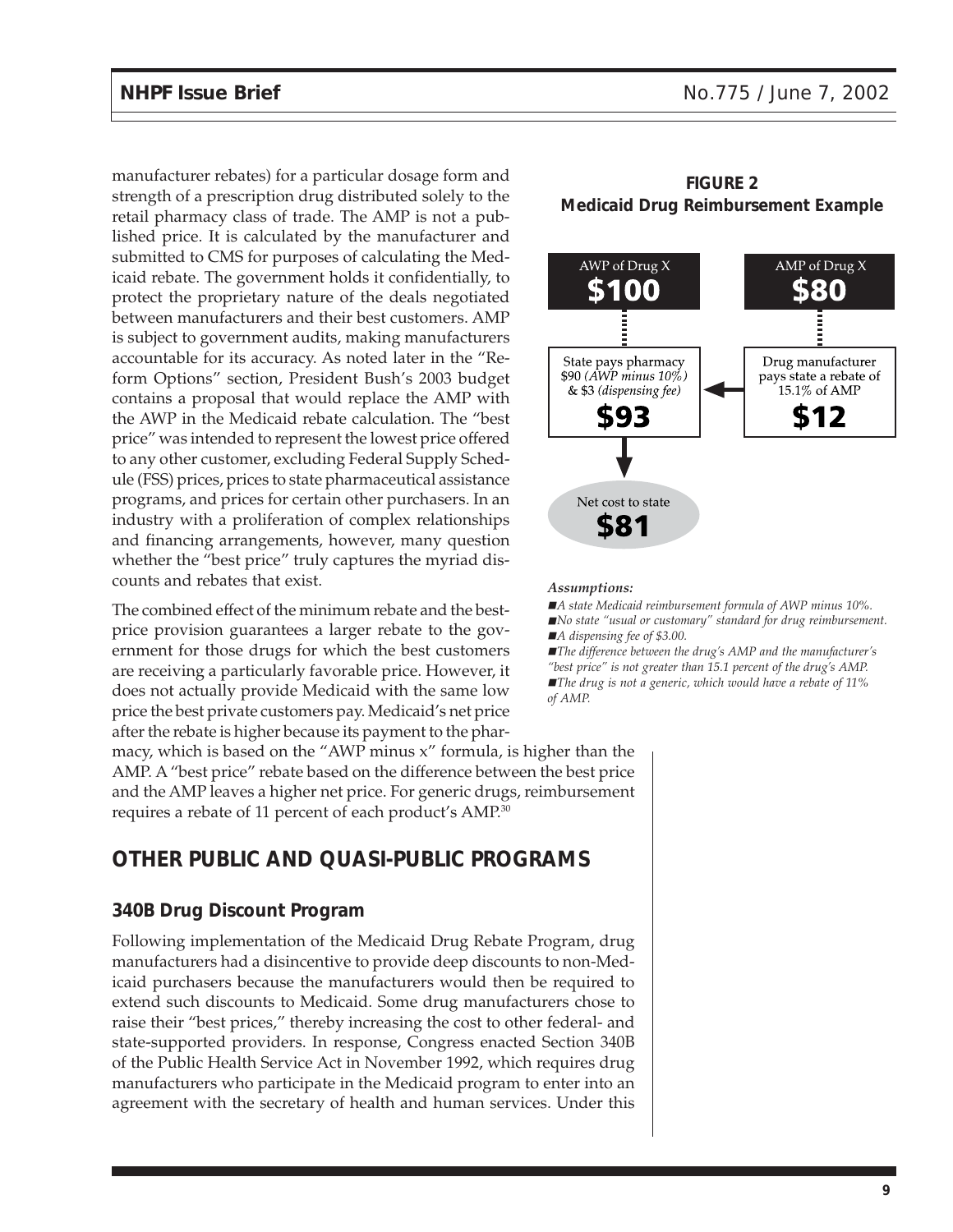agreement, the manufacturer agrees to provide discounts on drugs purchased by "covered entities" that serve vulnerable patient populations. "Covered entities" include certain high-volume disproportionate share hospitals, as well as specified grantees of the Public Health Service, including certain federally qualified health centers, state-operated AIDS drug assistance programs, public housing primary care clinics, and homeless clinics.

As a condition for participation in Medicaid, the law requires manufacturers to charge covered entities a price for covered outpatient drugs that will not exceed an amount determined by a statutory formula. For most drugs, the discount is the AMP, reduced by a rebate percentage equivalent to the Medicaid rebate amount. (As noted above, that rebate amount is 15.1 percent of AMP for brand-name drugs and 11 percent of AMP for generic drugs.) These discounts are similar to those received by the Medicaid program, but these facilities may negotiate even deeper discounts.

#### **Federal Supply Schedule**

Prices paid to manufacturers by the Department of Veterans Affairs (VA), other federal agencies, and certain other entities, such as Indian tribal governments, are set by the FSS for pharmaceuticals. The FSS, which is administered by the VA, is a list of pharmaceutical products and prices that are available to federal entities. Under the Veterans Health Care Act of 1992, manufacturers must make drugs available to covered entities at the FSS price as a condition of eligibility for Medicaid reimbursement.<sup>31</sup> In addition, manufacturers must sell brand-name drugs that are included in the FSS to the VA, Department of Defense, Public Health Service, and Coast Guard at prices that are at least 24 percent below the nonfederal average manufacturer price, a ceiling price that is lower than the FSS price for many drugs.32 The FSS is derived from actual market transaction data reported by drug manufacturers. Generally, the FSS price may not be higher than the lowest contractual price charged by the manufacturer to any nonfederal purchaser. The VA routinely uses competitive bidding to obtain lower drug prices. According to GAO, this results in prices that are approximately one-third lower than FSS prices. The FSS price is not included in a manufacturer's "best price" for purposes of calculating the Medicaid rebate.

Enabling Medicare beneficiaries to purchase drugs at FSS prices has, on different occasions, been raised as a possible means of lowering drug costs for this population. Of significant concern, however, is the impact this would have on other purchasers and, ultimately, on the FSS prices themselves. As the number of purchasers with access to FSS prices for prescription drugs increased, manufacturers would inevitably be driven to offset this decrease in revenue with price increases for nonfederal purchasers. This in turn would drive up FSS prices, which are benchmarked against nonfederal purchaser prices.

**Manufacturers must make drugs available to covered entities at the FSS price as a condition of eligibility for Medicaid reimbursement.**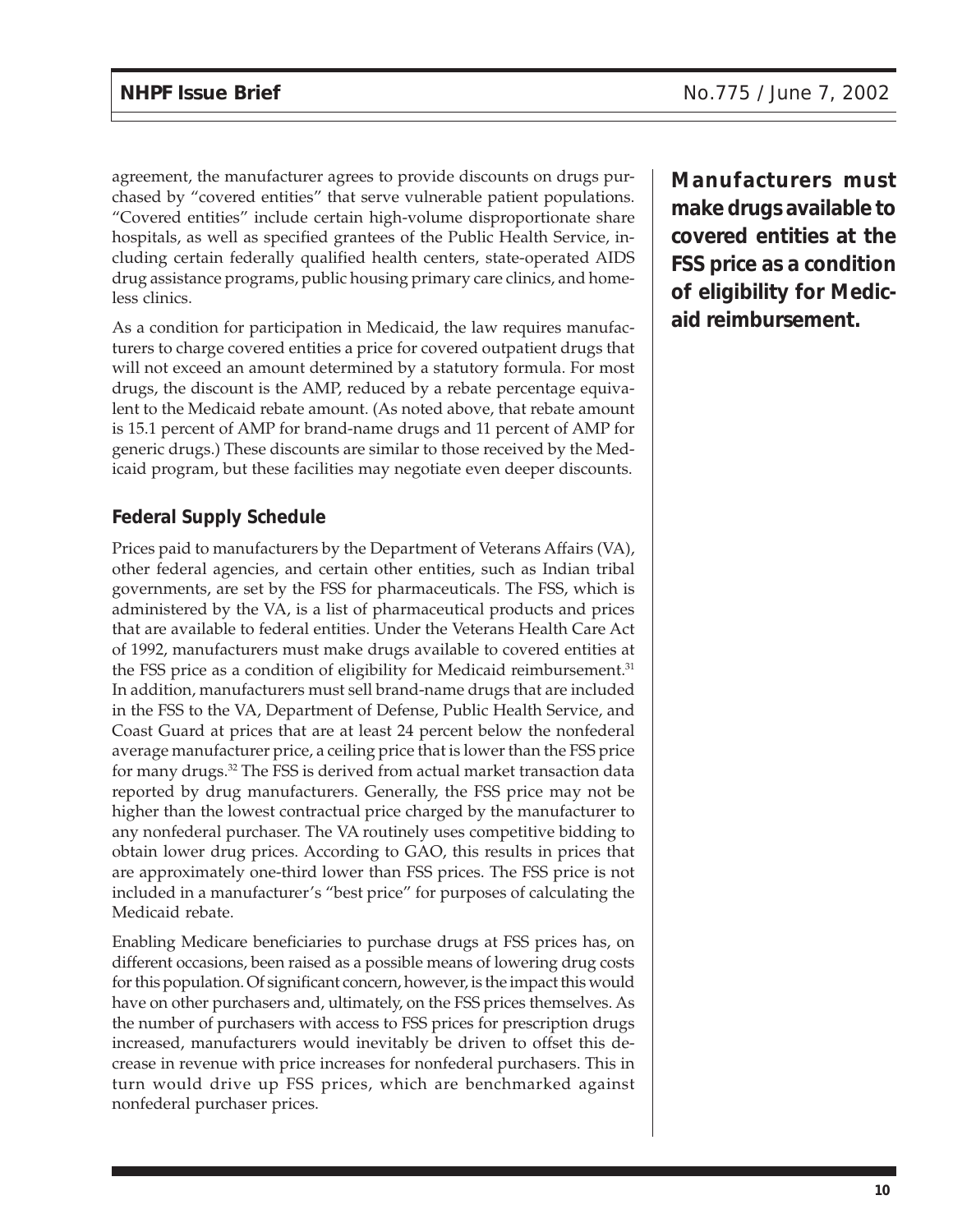#### **PRIVATE PAYERS**

Private payers, especially large-volume purchasers, are able to negotiate deep discounts with drug manufacturers. Many private payers, including employers and managed care organizations, often contract with pharmacy benefit managers (PBMs) to manage prescription drug benefits for their enrollees. PBMs serve as intermediaries between these third-party payers and drug manufacturers, retail pharmacies, pharmacists, and wholesalers.<sup>33</sup> PBMs base their pharmacy reimbursements on the AWP for brand-name drugs. While they do not actually purchase drugs, except in the case of mail-order business, PBMs are able to negotiate discounts with retail pharmacies and provide incentives for pharmacists' use of less costly generics and on-formulary drugs. They also negotiate with wholesalers for mail-order services and drug manufacturers, who are eager to ensure that their products are included in drug formularies and to encourage the use of their drugs over their competitors' drugs.<sup>34</sup> The main streams of revenue for PBMs are manufacturer rebates and the difference between their drug acquisition costs and sales costs for mailorder prescription drugs. PBMs contract with drug manufacturers for rebates that range between 2 percent and 20 percent of a drug's AWP.35

### **LITIGATION**

In addition to significant attention by federal government agencies, drug company pricing practices have also come under attack within the court system. The issue of AWP manipulation can be found in several noteworthy legal actions. These cases will undoubtedly have an impact on future discussions of this issue.

■ Bayer Corporation, in September 2000, agreed to pay \$14 million to the United States and 47 states to settle allegations under the federal False Claims Act. The allegations contend that beginning in the early 1990s, Bayer falsely inflated its AWPs, causing physicians, pharmacists, and home health companies to submit fraudulently inflated reimbursement claims to the state Medicaid programs.

■ TAP Pharmaceutical Products, Inc., agreed in October 2001 to pay \$875 million to resolve criminal and civil liabilities in connection with its alleged fraudulent drug pricing and marketing conduct with regard to Lupron, a prostate cancer drug. In its case against TAP, the U.S. Government alleged that TAP set its AWP of Lupron far higher than the price for which wholesalers or distributors actually sold the drug, resulting in falsely inflated prices. As part of its settlement agreement, TAP also agreed to report to the OIG, on a quarterly basis, its average sales price (ASP) for all of its products reimbursed by the government.

■ The Nevada attorney general filed suit against 12 drug companies, alleging that the companies engaged in deceptive trade practices by manipulating or misstating their drugs' AWPs, leading states, consumers, and others to significantly overpay for drugs.

**Private payers are able to negotiate deep discounts with drug manufacturers.**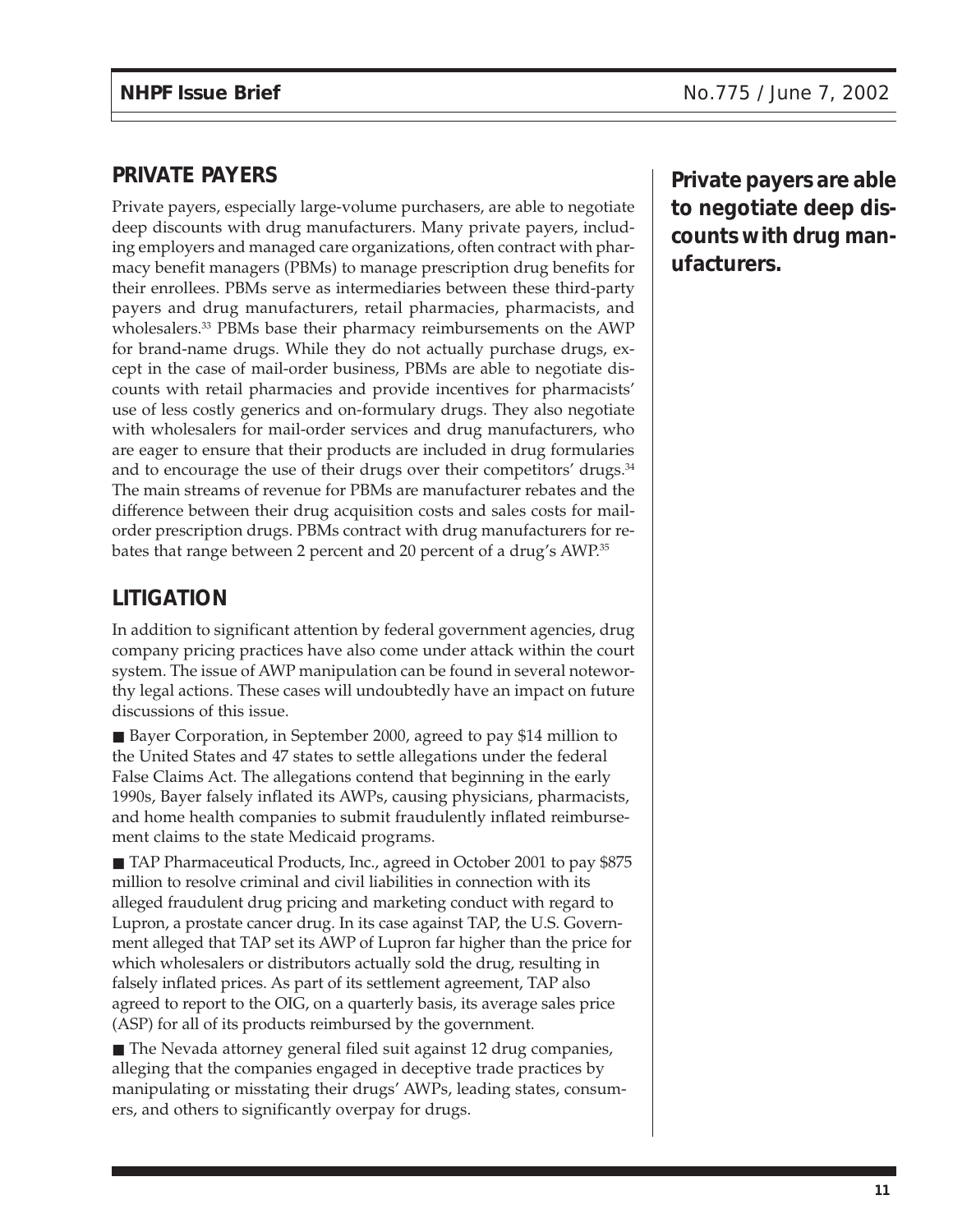■ The Montana attorney general filed suit against 18 drug companies on February 25, 2002, alleging that they illegally misstated the average wholesale prices of their medications. The attorney general alleges that the drug companies engaged in Medicaid fraud, caused false claims to be made to the state, and participated in deceptive trade practices by manipulating or misstating the average wholesale price of drugs, causing the state, consumers, and others to grossly overpay for prescription drugs.

■ A coalition of consumer groups filed suit in December 2001 against 28 drug companies for manipulating the AWP of drugs covered by Medicare. The lawsuit charges that, since 1993, the companies have engaged in "a pattern and practice" of selling drugs to physicians at prices well below the reimbursement cost charged to Medicare, resulting in violations of consumer laws and racketeering statutes. The plaintiffs estimate that Medicare and individual consumers using the drugs were overcharged more than \$800 million in 2000 alone.

## **PRESCRIPTION DRUG PRICING REFORM**

Experts caution that any attempt to change the current reimbursement system for prescription drugs and, in particular, reliance on the AWP as a pricing benchmark, must be done with careful consideration of the many policy implications. The AWP is utilized across many different settings, and changes in the use of this benchmark are likely to produce varying results in each setting. Policymakers and legislators are considering several questions as they contemplate AWP reform. These include the following:

■ How will each stakeholder—purchaser, pharmacy, provider, PBM, drug manufacturer, wholesaler, and patient—benefit or be negatively affected by this change?

■ What types of incentives would be created if a new prescription drug pricing benchmark were to be used?

■ What is the potential for manipulation of any proposed benchmark?

■ Will the proposed system rely on data that can be audited? Who will be responsible for such audits? Are there sufficient resources?

■ How, and how often, will these data be updated?

■ How can accountability be assured without requiring drug manufacturers to divulge proprietary pricing information?

- What are the implications of making the AMP public?
- To whom will any potential discounts flow?
- How can government and consumer savings be assured?

■ What will be the impact on other related payment systems, for example, RBRVS and diagnosis-related group, or DRG? Should the reform of these systems also be contemplated?

■ What administrative costs and burdens will be associated with an alternative pricing mechanism?

**Changes in the use of the AWP are likely to produce varying results in each setting.**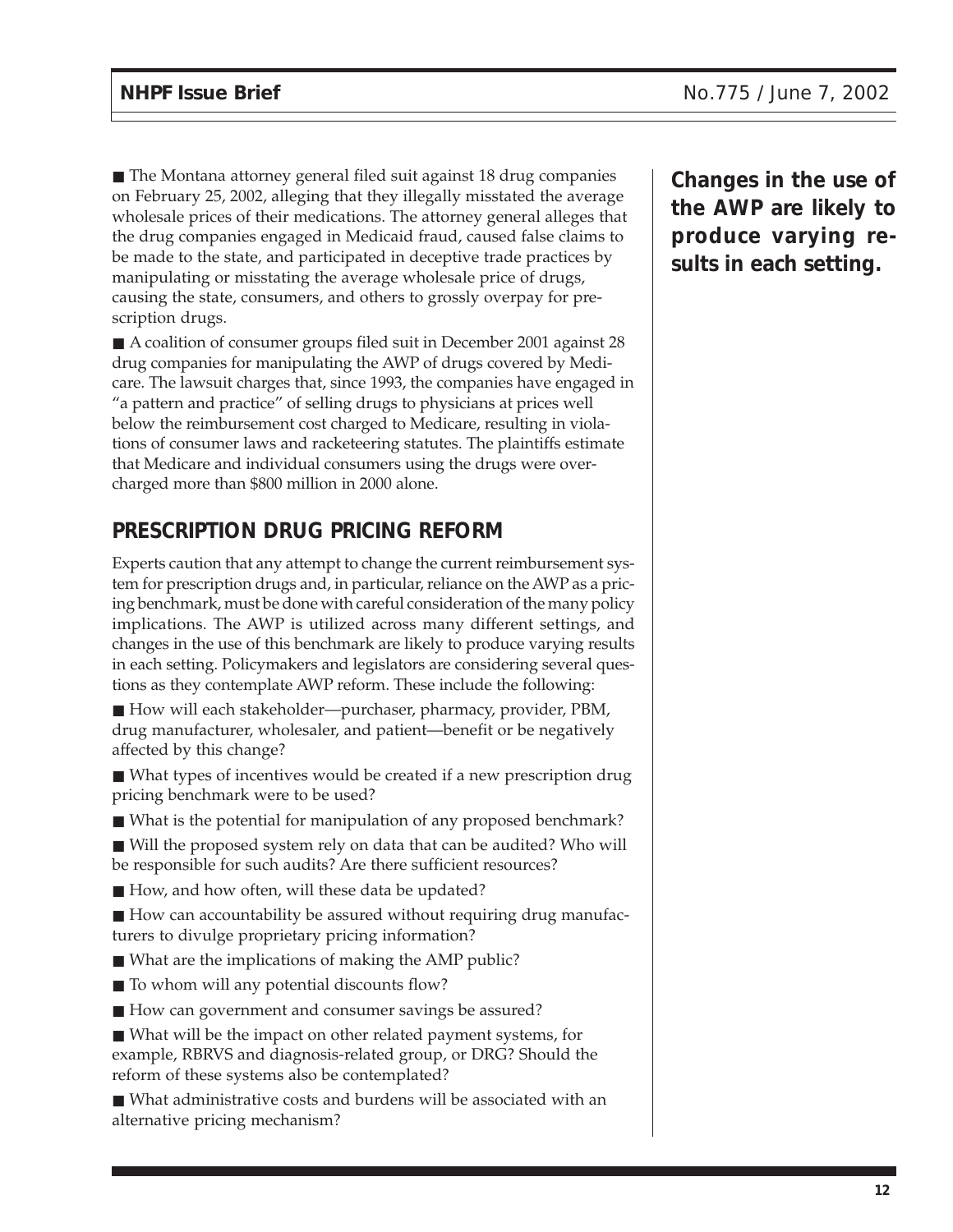#### **Pricing and Reimbursement Reform Options**

Different recommendations have been made for the legislative and regulatory reform of the prescription drug reimbursement system. One such recommendation is the adjustment of the percentage below AWP at which Medicaid and Medicare reimburse prescription drugs, making it more reflective of actual acquisition costs. Some experts caution, however, that merely lowering the percentage below AWP at which prescription drugs are reimbursed perpetuates the existing problem by creating incentives for continued AWP manipulation. GAO has recommended that CMS bring reimbursement rates for Medicare Part B–covered drugs more in line with provider acquisition costs and evaluate expanding competitive bidding approaches to setting payment levels.36

As noted previously, attempts to bring Medicare drug reimbursement rates more in line with market prices have been met with much resistance from providers. Oncologists, in particular, argue that the higher drug payments they receive for chemotherapy drugs are needed in order to compensate them for the inadequate payments they receive from Medicare for the services they provide in administering the drugs.<sup>37</sup>

Another proposed reform is the replacement of the AWP with a different reportable figure. For example, the House Energy and Commerce Committee has proposed requiring drug manufacturers to report a new figure, the average sales price, that reflects the true cost of purchasing prescription drugs, including manufacturer-provided rebates, charge backs, and other discounts to purchasers. Medicare reimbursement would then be based on this new ASP. This new system would replace use of the AWP.<sup>38</sup>

While the ASP proposal appears to replace the AWP with a figure that is more closely aligned with the actual cost of prescription drugs, the appropriateness of such a figure, like AWP, will hinge on the manner in which it is calculated, reported, and employed. The "true cost" of drugs varies widely within the industry, making a standard price difficult to capture. For example, some rebates are designed in such a way that they are not tied to a particular drug, perhaps to avoid having them count in the Medicaid "best price" determination. Given the intense legislative debate currently taking place around the establishment of a comprehensive Medicare prescription drug benefit and the sensitivity of prescription drug pricing to the many stakeholders involved, the details (for example the relationship between ASP and AMP) necessary to fully evaluate the different legislative proposals have not been made publicly available.

A third option for reform would be to move to a competitive bidding process, a reform that has been recommended by the majority staff of the House Ways and Means Committee. The AWP system of Medicare drug reimbursement would be replaced entirely. Contract entities would competitively bid with CMS to provide covered drugs. Physicians would purchase drugs through these entities at the best possible price in order to retain the difference between their cost and the reimbursement rate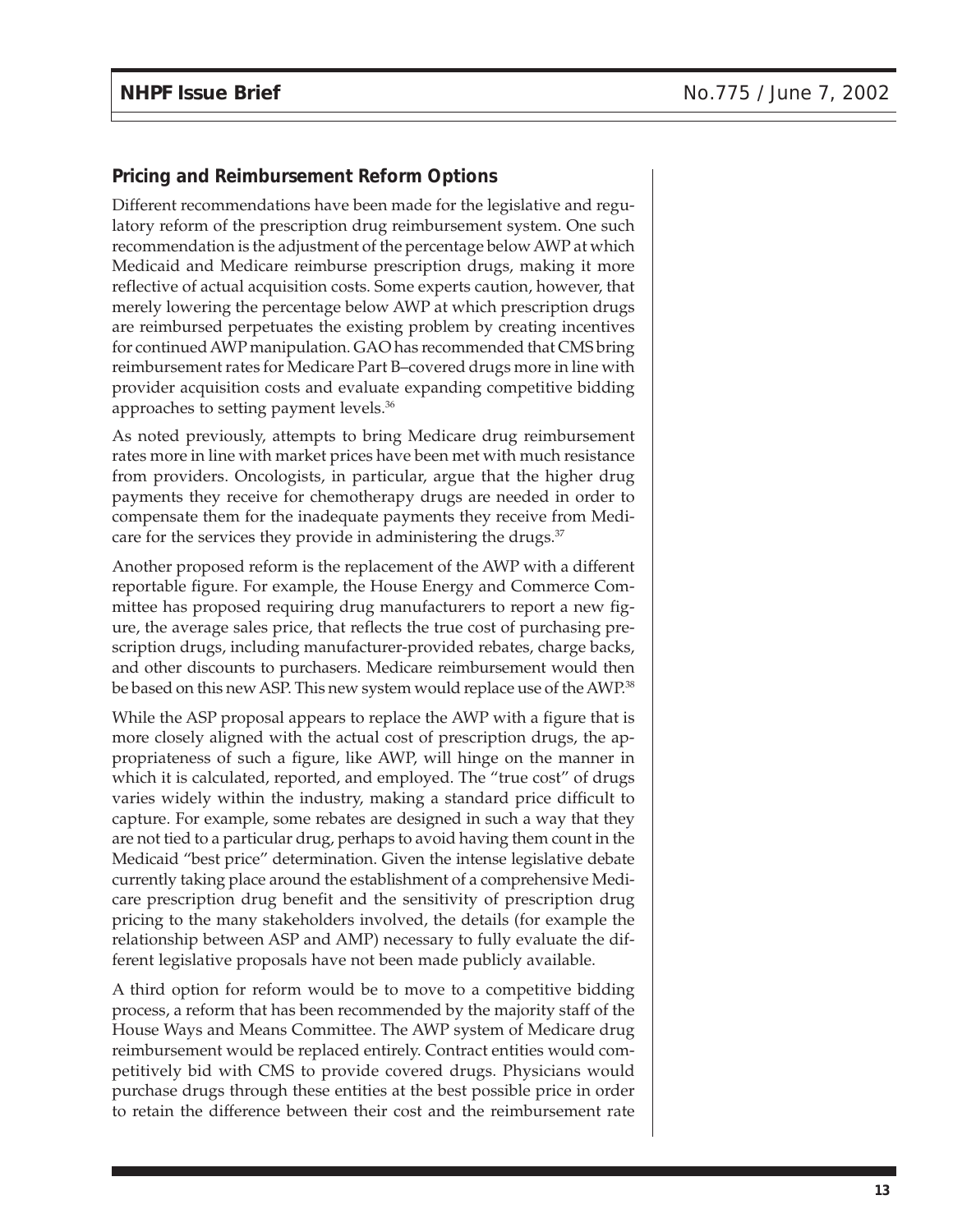from CMS. The CMS payment would be based on the average of all the bids by contract entities for a particular drug. Physicians would continue to receive an additional payment for the administration of the drug.

While the idea of injecting greater competition into the Medicare drug reimbursement system would seem like one that would garner significant support, efforts to use competitive pricing within the Medicare program in the past have not been successful.<sup>39</sup> One exception to this has been the Medicare DME competitive bidding demonstration, which has experienced some success.

And finally, included in Bush's proposed 2003 budget is a provision that would alter the way in which the Medicaid drug rebate is calculated. As discussed above, the rebate is currently calculated from the difference between the manufacturer's "best price" and the AMP. The budget proposal would substitute the AWP for the AMP, making it more reflective of how states purchase drugs. This would eliminate the need for two distinct pricing mechanisms within one system, one for state Medicaid reimbursement formulas and the second for calculation of the Medicaid rebate. According to the budget proposal, this change would generate \$290 million in savings for 2003 and \$5.5 billion over five years. With the Medicaid rebate calculation tied to a drug's AWP, manufacturers would arguably have an incentive to keep AWPs lower, whereas a higher AWP would increase the reimbursement received by pharmacies. Removing the AMP from the Medicaid rebate calculation also eliminates the accountability and auditability that comes with the use of a figure that is highly proprietary and reported directly by manufacturers to the federal government.

#### **CONCLUSION**

The AWP, a pricing mechanism that by most accounts is seriously flawed and not widely understood, plays a pivotal role in the overall prescription drug pricing and reimbursement systems. It has become a critical benchmark for key stakeholders, despite its inability to accurately reflect the "true cost" of drugs. Yet, as we have seen, the true cost of a given drug depends on the various discounts, rebates, and reimbursement formulas available to a particular purchaser—both public and private. Other alternatives to the AWP may suffer from similar flaws, namely, being subject to manipulation and not closely aligned with real market transaction prices. The creation of an appropriate payment mechanism for prescription drugs, therefore, will need to involve a careful balance between protecting the proprietary nature of drug pricing information and ensuring the accuracy of, and accountability for, the information on which such a payment mechanism is based.

**The AWP has become a critical benchmark for key stakeholders, despite its inability to accurately reflect the true cost of drugs.**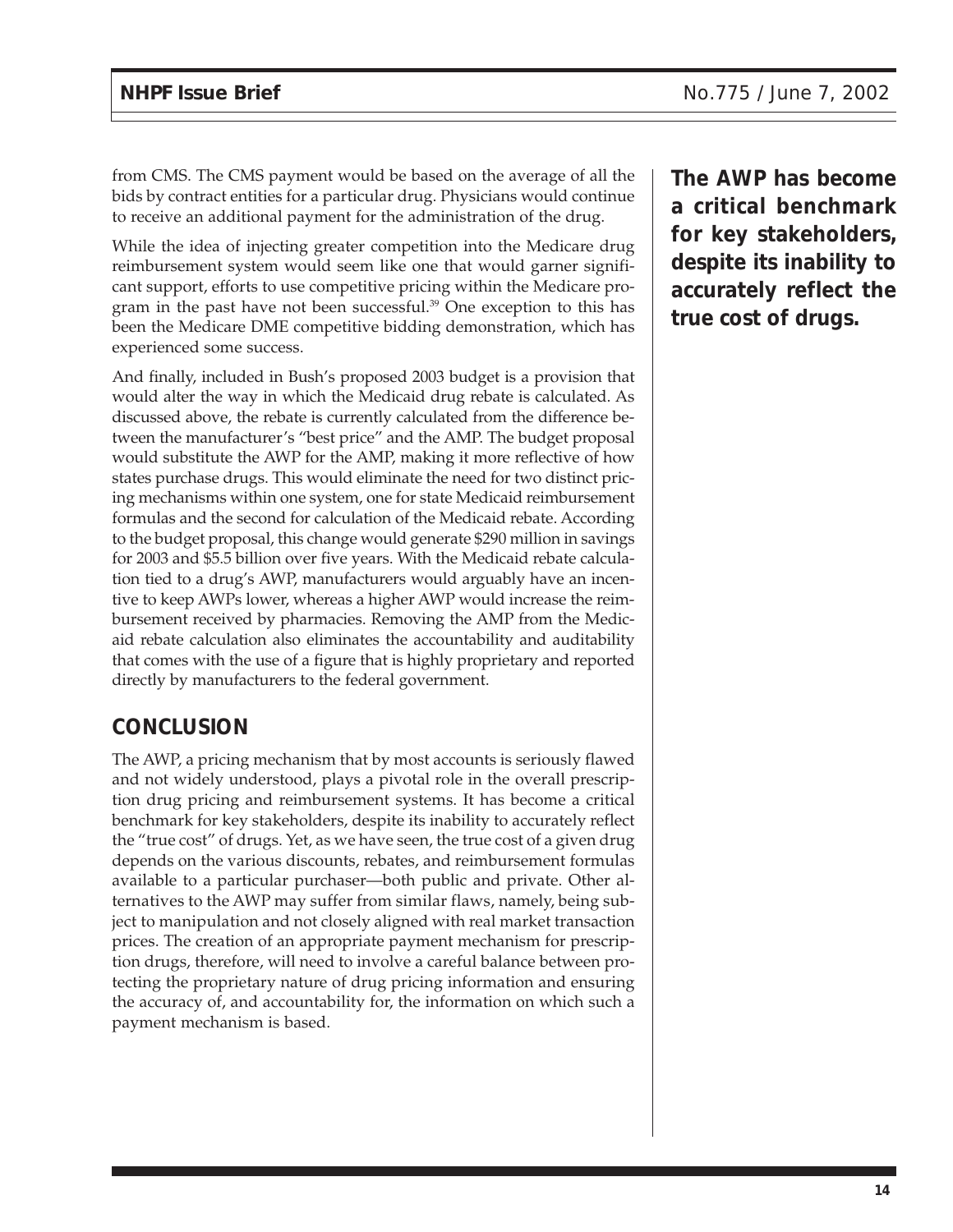#### **GLOSSARY**

**Average Manufacturer's Price (AMP)—**AMP is the average price paid to manufacturers by wholesalers (after discounts) for a particular dosage form and strength of a prescription drug distributed solely to the retail pharmacy class of trade. The AMP is not a published price. It is calculated by the manufacturer and submitted to CMS for purposes of calculating the Medicaid rebate.

**Average Sales Price (ASP)—**As defined in the TAP Corporate Integrity Agreement, ASP is the average of all final sales prices charged for the product in the United States to all purchasers, excluding those sales that are exempt from inclusion in the "best price" for Medicaid drug rebate purposes.

**Average Wholesale Price (AWP)—**AWP is a figure that is reported by commercial publishers of drug pricing data, based on wholesale pricing information provided to them by drug manufacturers. This published pricing information is purchased by government entities, private insurance companies, and other purchasers and serves as the basis for prescription drug reimbursement. The AWP has often been equated with a "sticker price" or "list price."

**Estimated Acquisition Cost (EAC)—**The EAC is a state's estimate of the price generally paid by providers for a particular drug. Most states use a drug's AWP to calculate the drug's EAC.

**Federal Supply Schedule (FSS)—**The FSS is derived from actual market transaction data reported by drug manufacturers. Generally, the FSS price may not be higher than the lowest contractual price charged by the manufacturer to any nonfederal purchaser. Prices paid to manufacturers by the Department of Veterans Affairs (VA), other federal agencies, and certain other entities, such as Indian tribal governments, are set by the FSS.

**Federal Upper Limit (FUL)—**The federal payment ceiling that applies to drugs with three or more generic versions. The FUL is set at 150 percent of the published price (in any of the published compendia of cost information for drugs) for the least costly therapeutic equivalent that can be purchased by pharmacists in quantities of 100 tablets or capsules.<sup>40</sup>

**Maximum Allowable Cost (MAC)—**MACs represent upper limit prices that an insurer or health plan will reimburse for generically available or multiple source medications. This typically follows the initiative for reimbursement by the Medicare or Medicaid program when more than two generic drugs are available in the marketplace.<sup>41</sup>

**Wholesale Acquisition Cost (WAC)—**The manufacturer's charge to the wholesaler to purchase the drug. The WAC is a published price and does not generally reflect any rebates or discounts. It is often referred to as the "catalogue" price.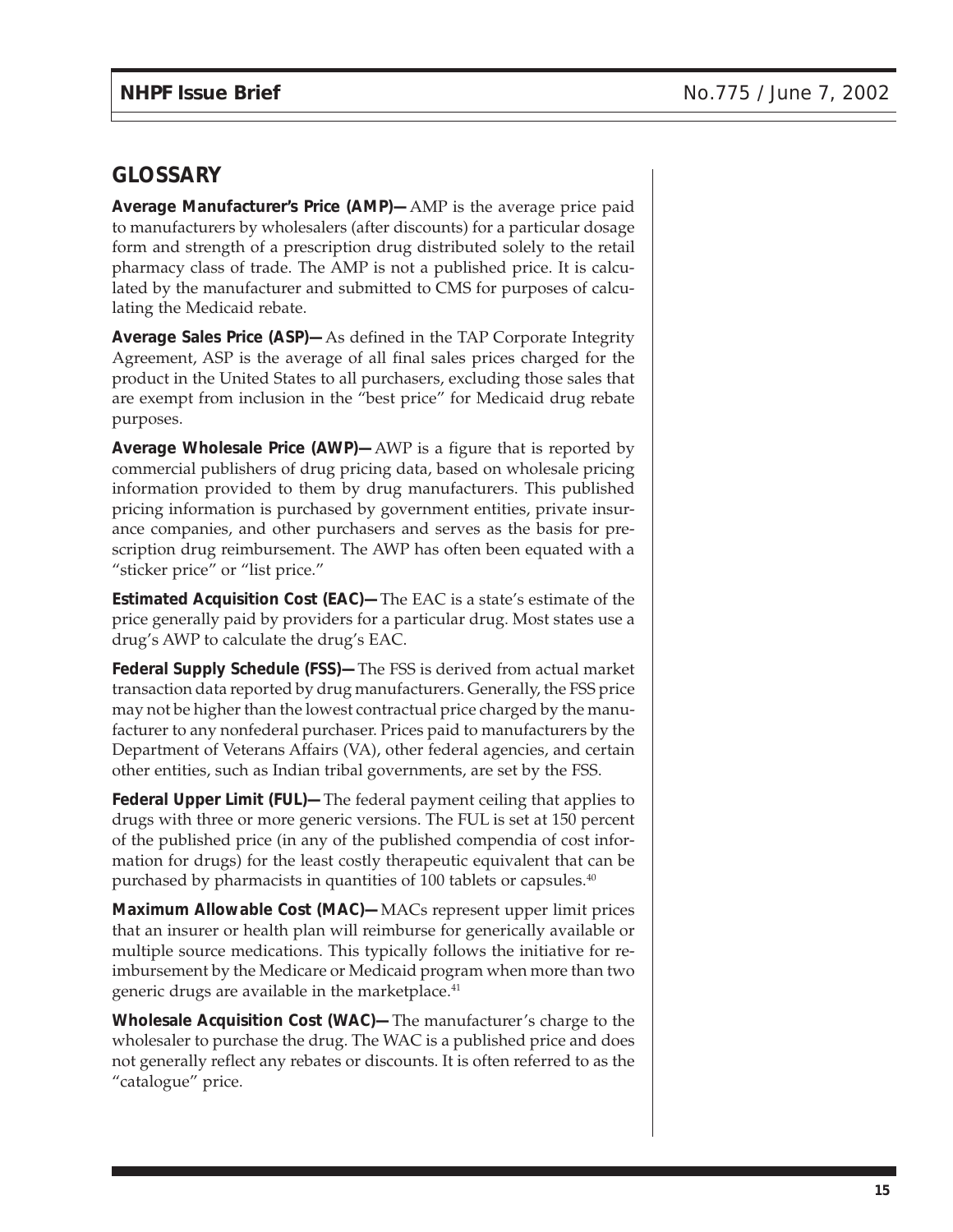#### **ENDNOTES**

1. Growth of prescription drug spending at retail outlets exceeded that of other health services by a wide margin, increasing 17.3 percent in 2000, the sixth consecutive year of doubledigit growth. See Katharine Levit, Cynthia Smith, Cathy Cowan, Helen Lazenby, and Anne Martin, "Inflation Spurs Health Spending In 2000," *Health Affairs*, 21, no. 1 (2002): 172.

2. Medical Economics Staff, *Red Book*, 106th ed. (Montvale, N.J.: Thomson Medical Economics, 2002), 169.

3. William J. Scanlon, "Medicare Part B Drugs: Program Payments Should Reflect Market Prices," testimony before the Subcommittee on Health and the Subcommittee on Oversight and Investigations, U.S. House Committee on Energy and Commerce, September 21, 2001 (GAO-01-1142T), U.S. General Accounting Office, Washington, D.C., 4; accessed May 20, 2002, at http://www.gao.gov/new.items/d011142t.pdf.

4. Thomas Scully, testimony before the Senate Finance Committee, Subcommittee on Health, hearing on Reimbursement and Access to Prescription Drugs under Medicare Part B, U.S. Senate, March 14, 2002, Washington, D.C.; accessed May 20, 2002 at http://finance.senate.gov/ hearings/testimony/031402tstest.pdf.

5. Medicare Part A currently covers prescription drugs administered during a Medicarecovered inpatient stay. In this setting, drug costs are bundled into the diagnosis-related group (DRG) payment so the AWP is not an issue for the government.

6. A program memorandum issued on May 15, 2002, by the Centers for Medicare and Medicaid Services provided guidance for carriers to assist them in determining whether a drug or biological is "not usually self-administered by the patient," as outlined in the Medicare, Medicaid, and SCHIP Benefits Improvement and Protection Act of 2000 (BIPA). The memo states that drugs will be excluded from Medicare coverage if they are administered by the patient more than 50 percent of the time. See Centers for Medicare and Medicaid Services, Program Memorandum to Intermediaries/Carriers, "Medicare Payment for Drugs and Biologicals Furnished Incident to a Physician's Service" (Transmittal AB-02-072, CMS-Pub. 60AB), U.S. Department of Health and Human Services, Washington, D.C., May 15, 2002; accessed June 12, 2002, at http://www.hcfa.gov/pubforms/transmit/AB02072.pdf.

- 7. Scully, testimony.
- 8. Scanlon, *Medicare*, 4.
- 9. Scanlon, *Medicare*, 4.
- 10. Scanlon, *Medicare*, 5.
- 11. Scanlon, *Medicare*, 6.

12. Larry Norton, testimony before the Senate Committee on Finance, Subcommittee on Health, March 14, 2002, Washington, D.C.

13. Centers for Medicare and Medicaid Services, Program Memorandum to Intermediaries/Carriers, "An Additional Source of Average Wholesale Price Data in Pricing Drugs and Biologicals Covered by the Medicare Program" (Transmittal AB-00-86, HCFA-Pub. 60AB), U.S. Department of Health and Human Services, Washington, D.C., September 8, 2000; accessed May 20, 2002, at http://www.hcfa.gov/pubforms/transmit/AB0086.pdf.

14. Scanlon, *Medicare*, 7.

15. Brian K. Bruen, "Medicaid and Prescription Drugs: An Overview," Kaiser Commission on Medicaid and the Uninsured, Washington, D.C., October 2000, 2; accessed May 20, 2002, at http://www.kff.org/content/2000/2202/mcaidandrx.pdf.

16. Andy Schneider and Linda Elam, "Medicaid: Purchasing Prescription Drugs," Kaiser Commission on Medicaid and the Uninsured, Washington, D.C., January 2002, 1.

17. Office of Inspector General (OIG), "Medicaid Pharmacy—Actual Acquisition Cost of Brand Name Prescription Drug Products" (A-06-00-00023), U.S. Department of Health and Human Services, Washington, D.C., August 2001; accessed May 20, 2002, at http:// oig.hhs.gov/oas/reports/region6/60000023.htm.

18. In some states, reimbursement is based on the lower of (*a*) the AWP minus some percentage or (*b*) the "usual and customary" charge to the public for the drug.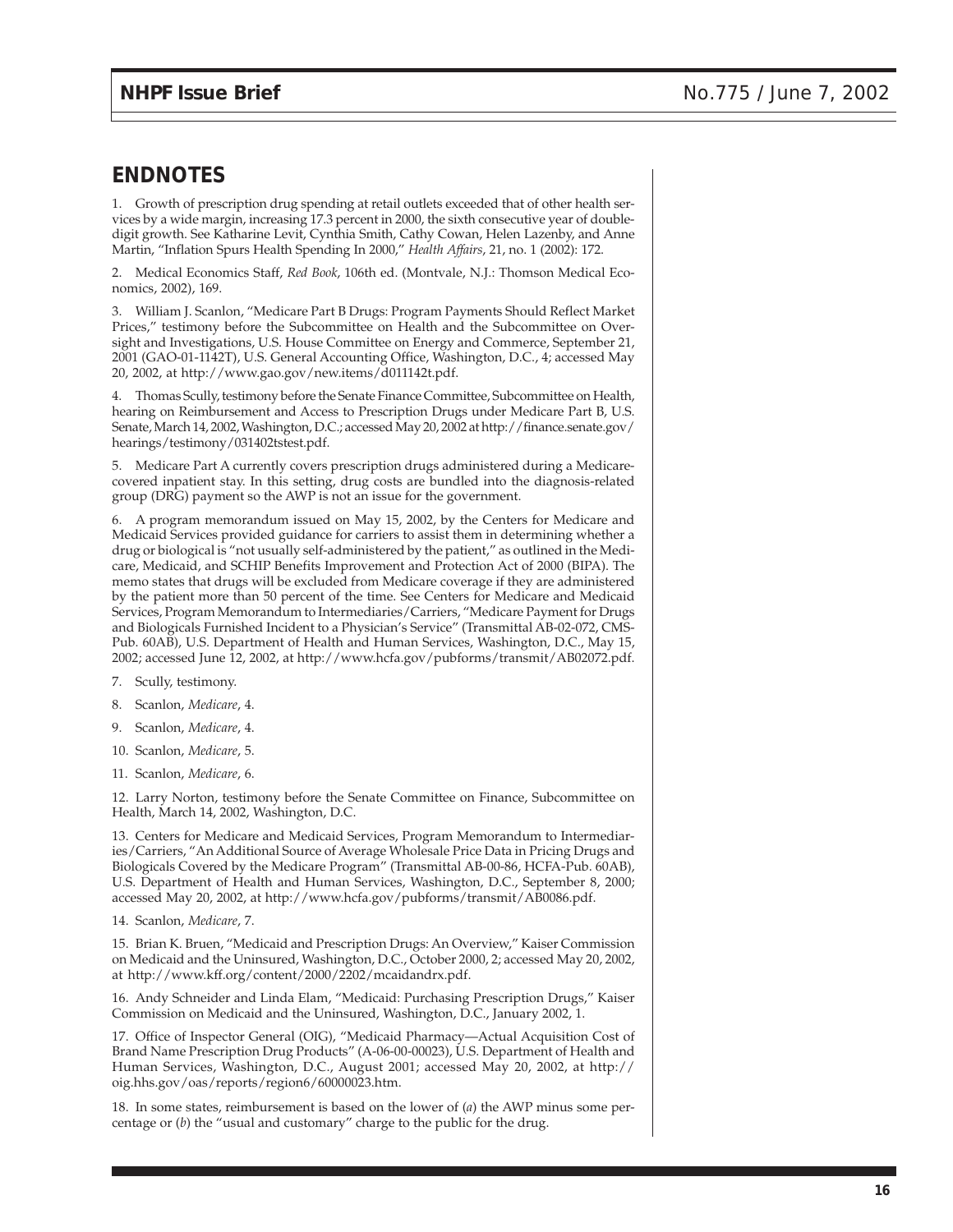19. Schneider and Elam, "Medicaid: Purchasing," 17.

20. Health Care Financing Administration, "Federal Upper Limit on Drugs"; accessed May 20, 2002, at http://www.hcfa.gov/medicaid/drugs/drug10.htm.

21. Schneider and Elam, "Medicaid: Purchasing," 17.

22. Schneider and Elam, "Medicaid: Purchasing," 17.

23. OIG, "Medicaid Pharmacy."

24. Center for Pharmacoeconomics Studies, *A Review of the HHS Office of Inspector General Report: Medicaid Pharmacy–Actual Acquisition Cost of Brand Name Prescription Drug Products,* University of Texas at Austin, December 2001.

25. Thomas D. Roslewicz, Deputy Inspector General for Audit Services, U.S. Department of Health and Human Services, letter to Lawrence Kocot of the National Association of Chain Drug Stores, Washington, D.C., undated.

26. Office of Inspector General (OIG), "Medicaid's Use of Revised Average Wholesale Prices" (OEI-03-01-00010), U.S. Department of Health and Human Services, Washington, D.C., September 2001; accessed May 20, 2002, at http://www.hhs.gov/oig/oei.

27. Renee Schwalberg et al., "Medicaid Outpatient Prescription Drug Benefits: Findings from a National Survey and Selected Case Study Highlights," Kaiser Commission on Medicaid and the Uninsured, Washington, D.C., October 2001, 24.

28. Bruen, "Medicaid," 4.

29. National Pharmaceutical Council, "Pharmaceutical Benefits under State Medical Assistance Programs," National Pharmaceutical Council, Reston, Virginia, 2000.

30. Bruen, "Medicaid," 4.

31. U.S. Department of Health and Human Services, "Report to the President: Prescription Drug Coverage, Spending, Utilization, and Prices," Washington, D.C., April 2000; accessed May 20, 2002, at http://aspe.hhs.gov/health/reports/drugstudy/.

32. U.S. General Accounting Office (GAO), *Prescription Drugs: Expanding Access to Federal Prices Could Cause Other Price Changes,* GAO Report (GAO/HEHS-00-118), Washington, D.C., August 2000.

33. Robin J. Strongin, "The ABCs of PBMs," Issue Brief No. 749, National Health Policy Forum, Washington, D.C., October 27, 1999, 2.

34. Veronica V. Goff, "Pharmacy Benefit Managers: A Model for Medicare?" Issue Brief No. 765, National Health Policy Forum, Washington, D.C., July 9, 2001, 3.

35. Goff, "Pharmacy," 3.

36. U.S. General Accounting Office, *Medicare: Payments for Covered Outpatient Drugs Exceed Providers' Cost,* September 2001 (GAO-01-1118), Washington, D.C., 5; accessed June 6, 2002, at http://www.gao.gov/new.items/d011118.pdf.

37. Norton, testimony.

38. Rep. W. J. "Billy" Tauzin and Rep. Michael Bilirakis, letter to Thomas Scully, administrator, Centers for Medicare and Medicaid Services, U.S. Department of Health and Human Services, Washington, D.C., November 14, 2001; accessed on June 4, 2002, at http:// energycommerce.house.gov/107/letters/11142001\_421.htm.

39. See Nora Super Jones, "Medicare Competitive Pricing: Lessons Being Learned in Phoenix and Kansas City," Issue Brief No. 750, National Health Policy Forum, Washington, D.C., November 8, 1999. Some analysts are of the opinion that competitive bidding may work but could be administratively burdensome. It may also be subject to manipulation by manufacturers and could lead to the unavailability of certain drugs.

40. Schneider and Elam, "Medicaid: Purchasing," 17.

41. F. Randy Vogenberg and Joanne Sica, *Managing Pharmacy Benefits* (Brookfield, Wis.: International Foundation of Employee Benefit Plans, 2001), 153.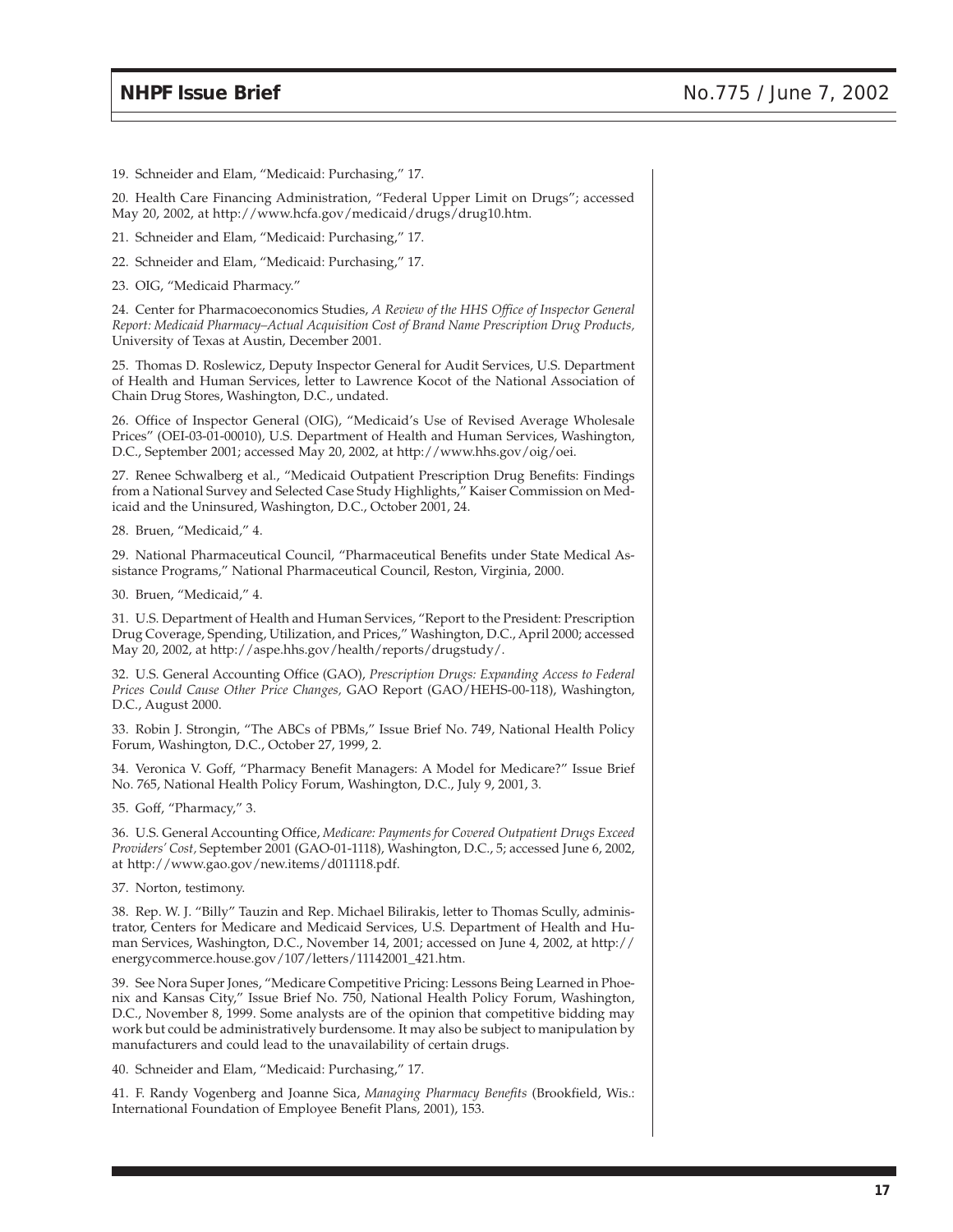| <b>State</b>    | <b>Dispensing Fee</b>                   | Ingredient Reimbursement Basis                  | Copayment                                    |
|-----------------|-----------------------------------------|-------------------------------------------------|----------------------------------------------|
| Alabama         | \$5.40                                  | AWP-10%; WAC+9.2%                               | $$0.50 - $3.00$                              |
| Alaska          | \$3.45                                  | $AWP-5%$                                        | \$2.00                                       |
| Arizona*        | $\overline{\phantom{a}}$                |                                                 | -                                            |
| <b>Arkansas</b> | \$5.51                                  | AWP-10.5%                                       | $$0.50 - $3.00$                              |
| California      | \$4.05                                  | $AWP-5%$                                        | \$1.00                                       |
| Colorado        | \$4.00                                  | AWP-11% or WAC+18%,<br>whichever is lowest      | G: $$0.75$ , B: $$3.00$                      |
| Connecticut     | \$4.10                                  | AWP-12%                                         | None                                         |
| Delaware        | \$3.65                                  | AWP-12.9%                                       | None                                         |
| DC              | \$3.75                                  | AWP-10%                                         | \$1.00                                       |
| Florida         | \$4.23-\$4.73                           | AWP-13.25%; WAC+7%                              | None                                         |
| Georgia         | $$4.63 + $0.50$ for G or P              | AWP-10%                                         | $G/P$ : \$0.50, B/NP:<br>$$0.50 - $3.00$     |
| Hawaii          | \$4.67                                  | AWP-10.5%                                       | None                                         |
| Idaho           | \$4.94 (\$5.54 for unit dose)           | AWP-12%                                         | None                                         |
| Illinois        | G: \$5.10, B: \$4.00                    | AWP-11%                                         | \$1.00                                       |
| Indiana         | \$4.00                                  | AWP-10%                                         | $$0.50 - $3.00$                              |
| Iowa            | \$5.17                                  | AWP-10%                                         | \$1.00                                       |
| <b>Kansas</b>   | \$4.50                                  | AWP-10%, IV AWP-50%,<br>blood AWP-30%           | \$2.00                                       |
| Kentucky        | \$4.50                                  | AWP-10%                                         | None                                         |
| Louisiana       | \$5.77                                  | AWP-13.5% (AWP-15% for<br>chains)               | $$0.50 - $3.00$                              |
| Maine           | \$3.35 (+extra fees for<br>compounding) | AWP-10%                                         | $$0.50 - $3.00$                              |
| Maryland        | \$4.21                                  | Lowest of : WAC+10%,<br>direct+10%, AWP-10%     | \$1.00                                       |
| Massachusetts   | \$3.00                                  | WAC+10%                                         | \$0.50                                       |
| Michigan        | \$3.72                                  | AWP-13.5% (1-4 stores),<br>AWP-15.1% (5+stores) | \$1.00                                       |
| Minnesota       | \$3.65                                  | AWP-9%                                          | None                                         |
| Mississippi     | \$4.91                                  | AWP-10%                                         | \$1.00                                       |
| Missouri        | \$4.09                                  | AWP-10.43%, WAC+10%                             | $$0.50 - $2.00, $5.00$ for<br>some 1115 pop. |
| Montana         | $$2.00 - $4.20$                         | AWP-10%,<br>direct price for some labelers      | G: \$1.00, B: \$2.00                         |

#### **Appendix 1: Pharmacy Payment and Patient Cost Sharing**

*continued*